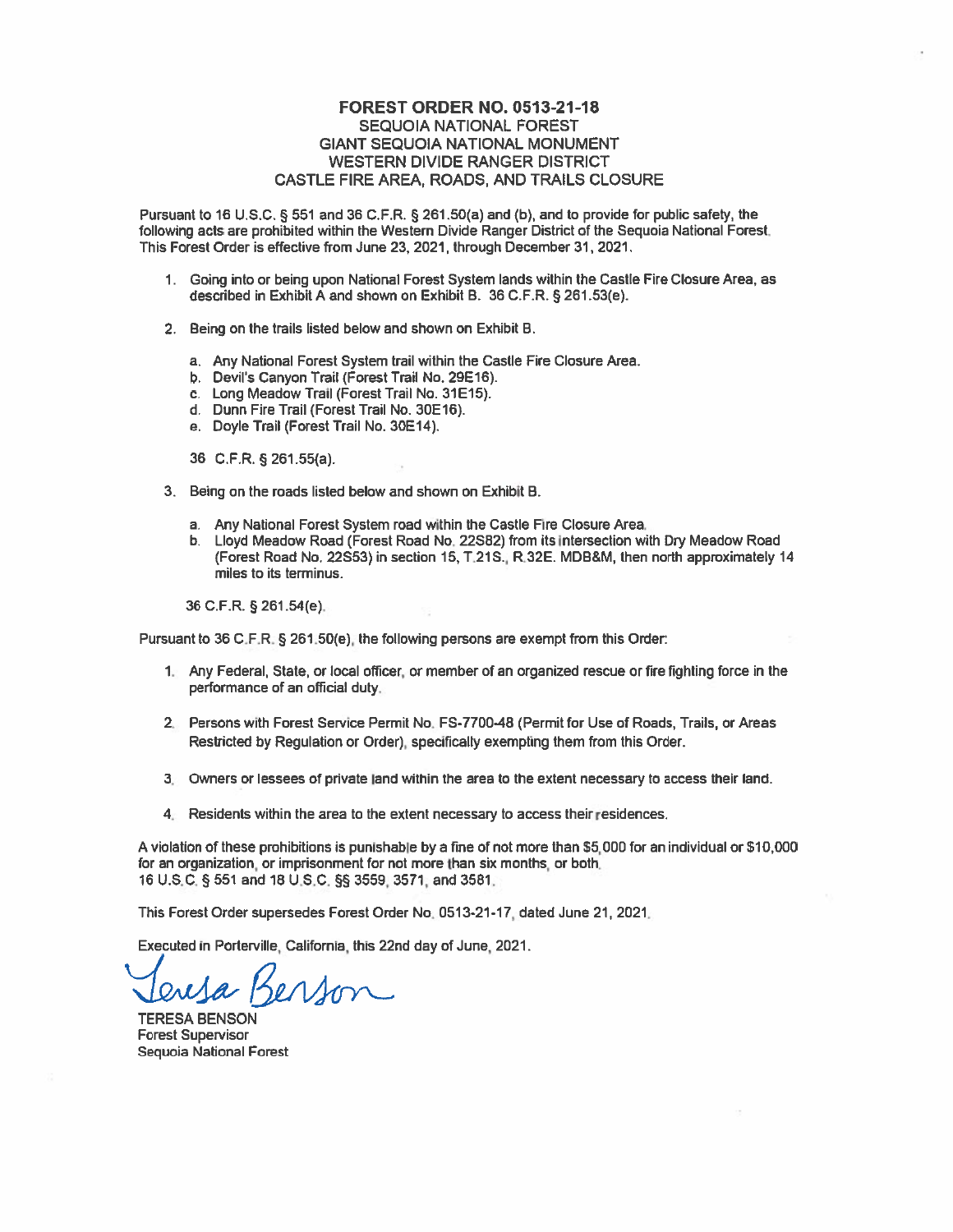## **FOREST ORDER NO. 0513-21-18 SEQUOIA NATIONAL FOREST WESTERN DIVIDE RANGER DISTRICT** CASTLE FIRE AREA, TRAIL AND ROAD CLOSURE **EXHIBIT A**

The boundary of the Castle Fire Closure Area begins in the northwest corner of Section 27. Township 19 South, Range 32 East, Mount Diablo Base & Meridian (MDB&M), then continues due east approximately 11.7 miles to its intersection with the Kern River in Section 28, T.19S., R.33E., MDB&M, then continues south approximately 13.9 miles along the Kern River to its intersection with the southeast corner of Section 25, T.21S., R32E., MDB&M, then continues west approximately 2.0 miles to its intersection with the southwest corner of Section 26, then continues north approximately 3.0 miles to its intersection with the northwest corner of Section 14, then continues west approximately 1.0 mile to its intersection with Ponderosa Road (Forest Road No. 21S54) in Section 21, then continues north and west approximately 2.0 miles along Ponderosa Road to its intersection with Dome Creek Road (Forest Road No. 21S70), then continues south approximately 0.7 miles along Dome Creek Road to its intersection with the southeast corner of Section 17, then continues due west approximately 1.0 mile to its intersection with the southwest corner of Section 17, then continues due north approximately 1.0 mile to its intersection with the northwest corner of Section 17, then continues west approximately 4.0 miles to its intersection with the southwest corner of Section 10, T.20S., R.31E., MDB&M, then continues north approximately 3.0 miles to its intersection with the northwest corner of Section 33, then continues west approximately 1.5 miles to its intersection with the southwest corner of Section 29, then continues north approximately 4.0 miles to its intersection with the northwest corner of Section 8, then continues east for approximately 2.0 miles to its intersection with the northeast corner of Section 9, then continues north approximately 3.0 miles to the starting point as shown Exhibit B.